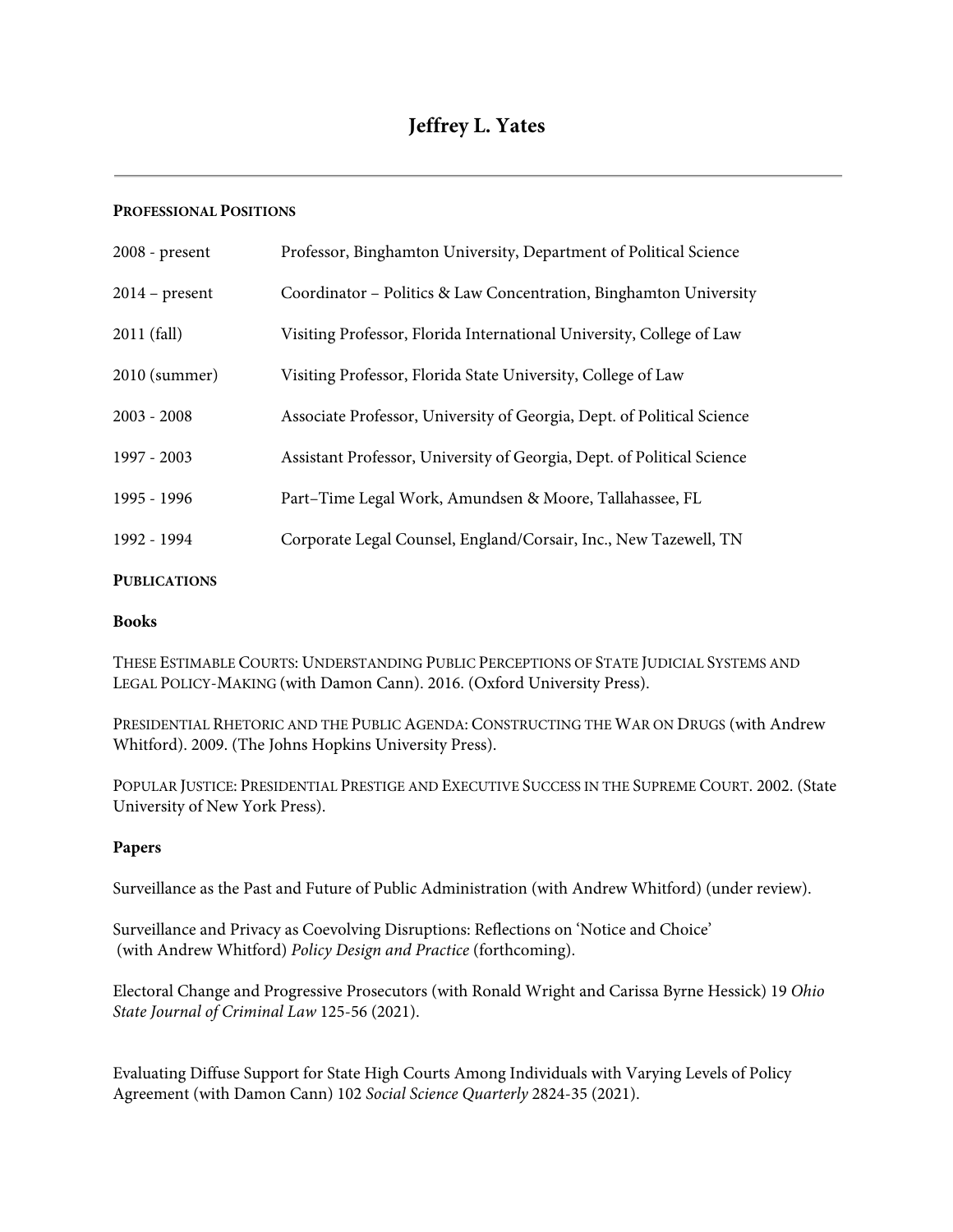The Adoption of Robotics by Government Agencies: Evidence from Crime Labs (with Andrew Whitford, Adam Burchfield, Derrick Anderson, and Jason L. Anastasopoulos) 80 *Public Administration Review* 976- 88 (2020).

This Side of the Law: Evaluating Citizens' Attitudes Toward Legal Compliance (with Damon Cann) 41 *Justice System Journal* 244-58 (2020).

Naming Names: The Impact of Supreme Court Opinion Attribution on Citizen Assessment of Policy Outcomes (with Scott Boddery and Laura Moyer) 53 *Law & Society Review* 353-85 (2019).

Perceptions of the Rule of Law: Evidence on the Impact of Judicial Insulation (with David Brown and Andrew Whitford) 100 *Social Science Quarterly* 198 (2019).

Courts and Executives (with Scott Boddery) in THE OXFORD HANDBOOK OF U.S. JUDICIAL BEHAVIOR, edited by Lee Epstein and Stefanie Lindquist (Oxford University Press, 2017).

Do Policy Messengers Matter? Majority Opinion Writers as Policy Cues in Public Agreement with Supreme Court Decisions (with Scott Boddery) 67 *Political Research Quarterly* 851 (2014).

For The Times They Are A Changin': Explaining U.S. Supreme Court Justices' Ideological Drift by Identifying Their Relevant Audiences (with Brian Levey and Justin Moeller) 28 *BYU Journal of Public Law* 117 (2014).

Judicial Ideology and the Selection of Disputes for U.S. Supreme Court Adjudication (with Brent Boyea and Damon Cann) 10 *Journal of Empirical Legal Studies* 847 (2013).

Judges, Litigants, and the Design of Courts (with Paul Brace and Brent Boyea), 46 *Law & Society Review* 497 (2012).

Assessing the Impact of State Judicial Structures on Citizen Litigiousness (with Paul Brace and Holley Tankersley), 63 *Political Research Quarterly* 796 (2010).

On the Future of State Courts Research, 30 *Justice System Journal* 302 (2009).

The Racial Dimensions of Presidential Policy Leadership: The Case of the War on Drugs (with Andrew Whitford), 6 *Journal of Empirical Legal Studies* 874 (2009). Reprinted in CRIMINOLOGY. 2011. (Ed. Terri Adams Fuller) (Cognella University Readers).

The Intersection of Judicial Attitudes and Litigant Selection Strategies: Explaining the U.S. Supreme Court's Decision Making (with Elizabeth Coggins), 29 *Washington University Journal of Law and Policy* 263 (2009).

Homegrown Institutional Legitimacy: Assessing Citizens' Diffuse Support for Their State Courts (with Damon Cann), 36 *American Politics Research* 297 (2008).

Ideological Extremism and Public Participation (with Andrew Whitford and Holana Ochs), 87 *Social Science Quarterly* 36 (2006).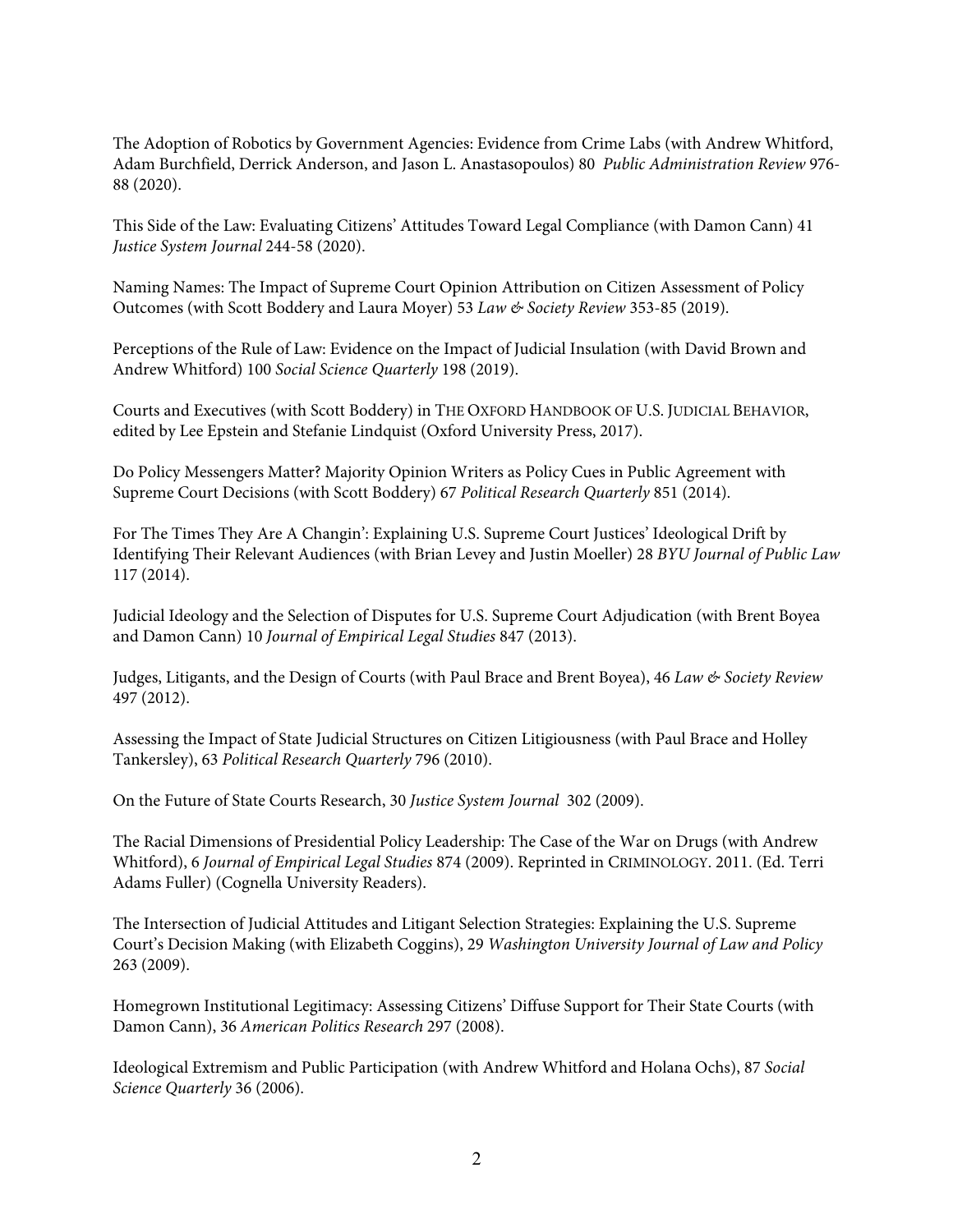Politics and State Punitiveness In Black and White (with Richard Fording), 67 *Journal of Politics* 1099 (2005).

Institutional Foundations of the President's Issue Agenda (with Andrew Whitford), 58 *Political Research Quarterly* 577 (2005).

A War on Drugs or a War on Immigrants? Expanding The Definition Of 'Drug Trafficking' In Determining Aggravated Felon Status For Non-Citizens (with Gabriel Chin and Todd Collins), 64 *Maryland Law Review* 875 (2005).

Agenda Setting, Issue Priorities, and Organizational Maintenance: The U.S. Supreme Court, 1955 to 1994 (with Andrew Whitford and William Gillespie), 35 *British Journal of Political Science* 369 (2005).

Presidential Policy Signals and Executive Governance: Presidential Rhetoric in the War on Drugs (with Andrew Whitford), 65 *Journal of Politics* 995 (2003).

The Problem of Sports Violence and the Criminal Prosecution Solution (with William Gillespie), 12 *Cornell Journal of Law and Public Policy* 145 (2002).

The Presidency and the Supreme Court After Bush v. Gore: Implications For Institutional Legitimacy and Effectiveness (with Andrew Whitford), 13 *Stanford Law & Policy Review* 101 (2002). Reprinted in INSIDE THE JUDICIAL PROCESS. 2006. (Eds. J. Segal-Diascro and G. Ivers) (Houghton-Mifflin Press).

Volunteerism and Social Capital in Policy Implementation: Evidence From the Long-Term Care Ombudsman Program (with Andrew Whitford), 14 *Journal of Aging and Social Policy* 61 (2002). Reprinted in DEVOLUTION AND AGING POLICY. 2002. (Eds. Francis Caro and Robert Morris) (Hayworth Press).

Supreme Court Power Play: Assessing the Appropriate Role of the Senate in the Confirmation Process (with William Gillespie), 58 *Washington & Lee Law Review* 1053 (2001).

The Politics of Torts: Explaining Litigation Rates in the American States (with Belinda Creel-Davis and Henry Glick), 2 *State Politics and Policy Quarterly* 129 (2001).

The Elderly and Prison Policy (with William Gillespie), 11 *Journal of Aging and Social Policy* 167 (2000). Reprinted in ADVANCING AGING POLICY AS THE 21ST CENTURY BEGINS. 2000. (Eds: Francis G. Caro, Robert Morris, and Jill R. Norton) (Hayworth Press).

Presidential Bureaucratic Power and Supreme Court Justice Voting, 21 *Political Behavior* 349 (1999).

Presidential Power And The United States Supreme Court (with Andrew Whitford), 51 *Political Research Quarterly* 539 (1998).

The Failure Of The Patient Self-Determination Act And Advance Medical Directives — And Policy Alternatives In The Right To Die (with Henry Glick), 9 *Journal of Aging and Social Policy 29 (1997).*

Racial Incarceration Disparity Among States, 78 *Social Science Quarterly* 1001-1010 (1997).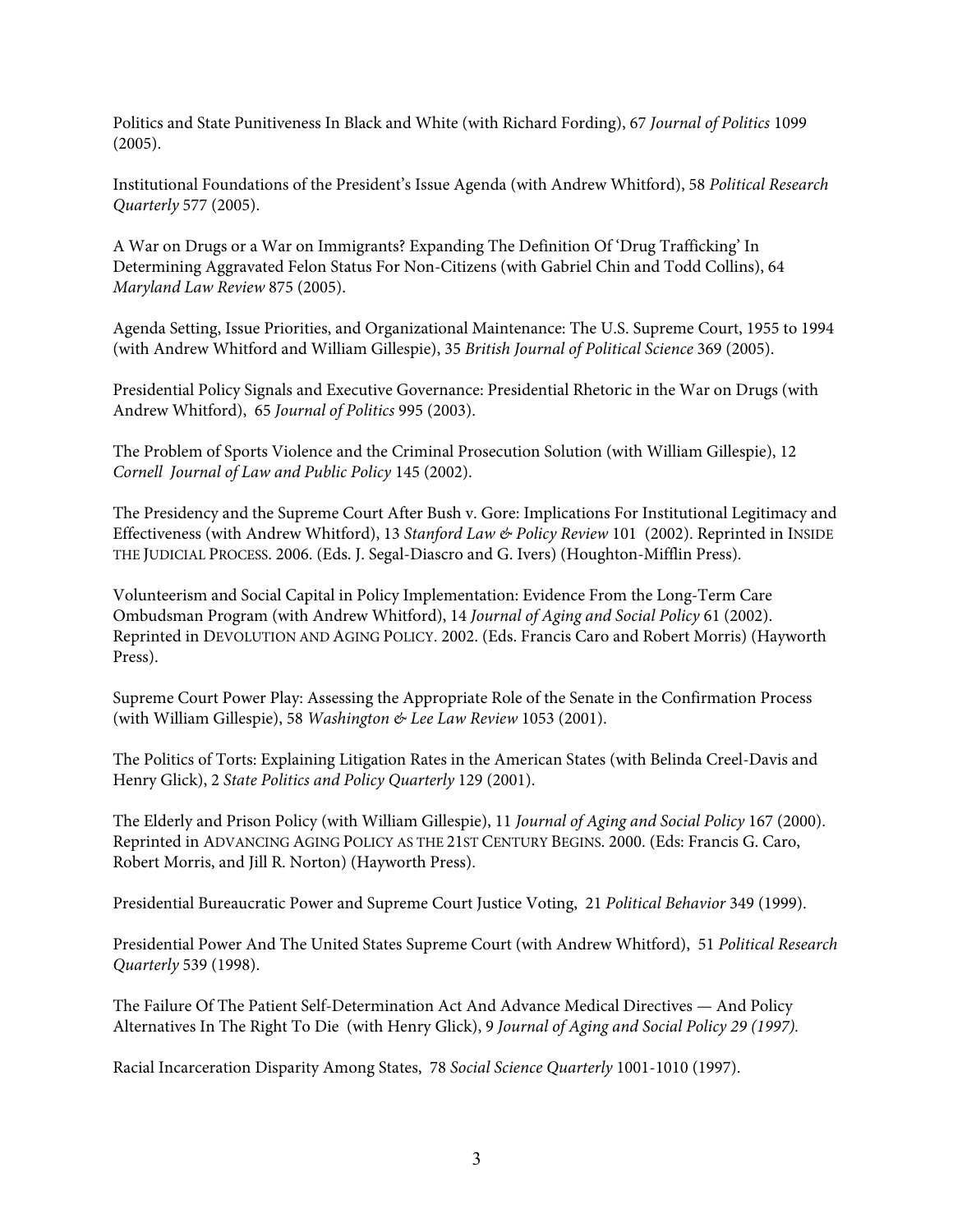# **COURSES TAUGHT**

Law & Society (Undergraduate) Judicial Politics Seminar (Undergraduate) Criminal Procedure (Undergraduate) Criminal Law (Undergraduate) Criminal Justice Administration (Undergraduate) Criminal Justice Internships (Undergraduate) Intermediate Statistics (Graduate) The Presidency (Graduate) American Politics (Undergraduate) Courts and Public Opinion (Undergraduate) Judicial Politics & Behavior (Graduate and Law School) Pre-Seminar in Law & Courts (Graduate) The Supreme Court – Writing Seminar (Graduate) Judicial Politics and Behavior (Law School) Advanced Criminal Procedure (Law School)

# **EDUCATION**

- Ph.D. Florida State University, Political Science, 1998
- M.S. Florida State University, Political Science, 1996
- J.D. The University of Tennessee, George C. Taylor College of Law, 1991
- B.A. Carson-Newman College, History, 1988

## **PROFESSIONAL ACTIVITIES**

## **Awards and Grants**

Harpur College Teaching Award – Honorable Mention, Binghamton University (2021) Faculty Research Grant from the University of Georgia Research Foundation, Inc. (\$5,000) to study incarceration policy Co-Recipient, State of the Art Conference Grant (\$5,575) for "Federalism and the Courts" (2001) Co-Recipient, State of the Art Conference Grant (\$11,173) for "Voting Rights" (1998)

## **Selected Invited Presentations and Participation**

Georgia Law-Related Education Consortium (2000) University of Georgia Phi Alpha Delta Pre-Law Fraternity (2000) University of Hartford School of Business (2001) University of North Texas Political Science Department (2004) University of Miami Political Science Department (2006) Kent State University Political Science Department (2006) Marquette University School of Law (2007) Northwestern University School of Law: Searle Center Public Policy Center (2007) Guest Blogger, Empirical Legal Studies Blog (http://www.elsblog.org) (2007) Guest Blogger, Prawfs Blawg (http://www.prawfs.com) (2010, 2011) Guest Blogger, The Faculty Lounge Blog (http://www.thefacultylounge.org) (2009) Washington University School of Law, Symposium (2008).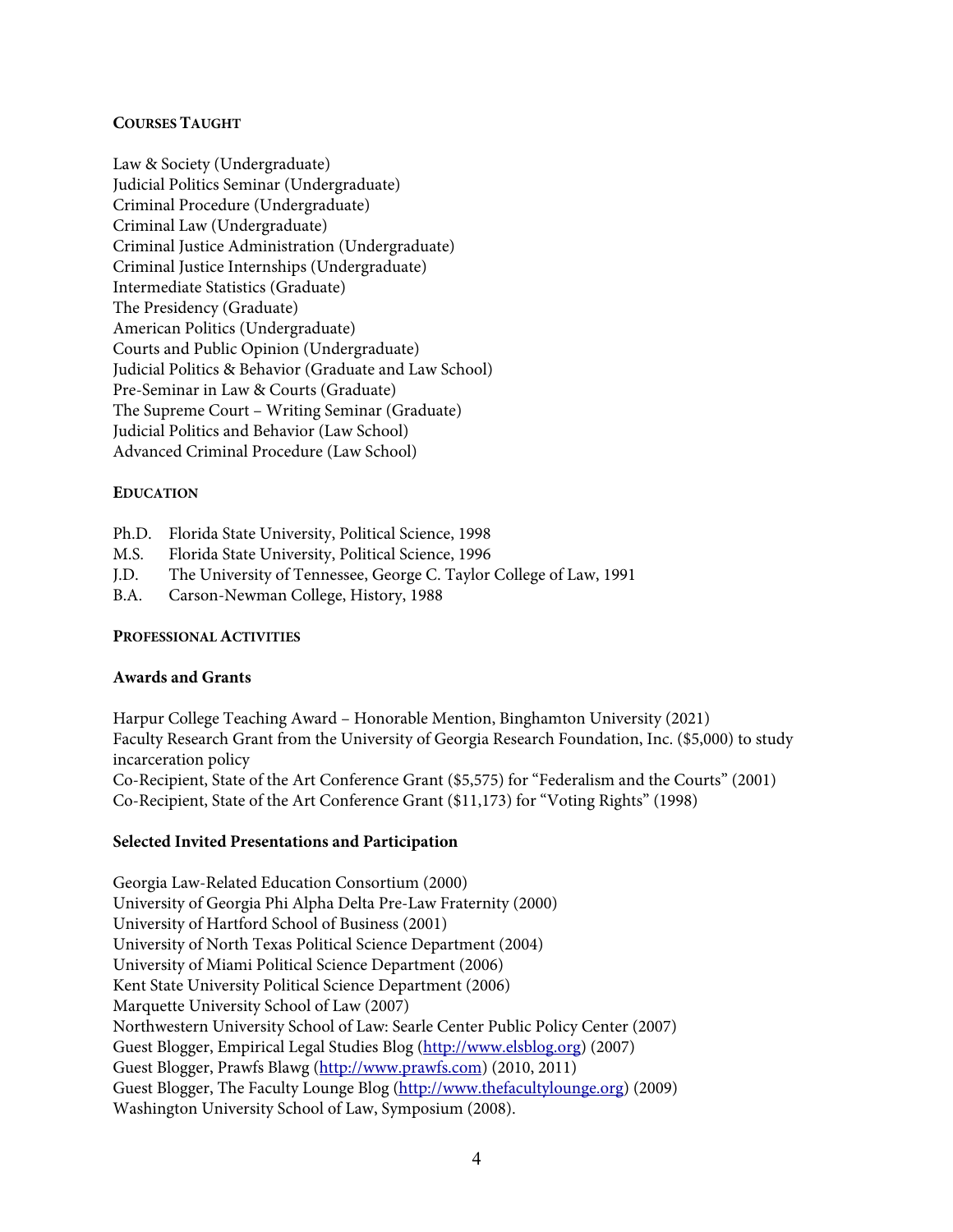Indiana University School of Law, Conference: What's Law Got To Do With It? (2009) Florida State University College of Law – Enrichment Series (2010) Cornell University Law School Colloquium (Empirical Legal Studies course) University of Miami School of Law (2011) University of Miami Political Science Department (2011) Florida International University College of Law (2011) University of Texas-Dallas Political Science Department (2013) University of Indiana-Indianapolis School of Public and Environmental Affairs (2013) Florida International University Political Science Department (2014) University of Georgia – Separation of Powers Conference (2016) University of Alabama-Birmingham Political Science Department (2018) University of Oklahoma – Institute for the American Constitutional Heritage (2019) Ohio State University Moritz College of Law – Symposium, Journal of Criminal Law (2021) University of Southern Mississippi School of Criminal Justice, Forensic Science and Security (2021)

#### **SELECTED CONFERENCE PARTICIPATION**

International Political Science Association – Comparative Judicial Politics (2011) Southeastern Association of Law Schools (2008, 2009, 2011, 2016) Conference on Empirical Legal Studies (2006-2012, 2017) American Political Science Association (1995-1996, 1998-1999, 2001-2003, 2005-2010, 2013-17, 2019) Southern Political Science Association (1995-1996, 1998-2002, 2005, 2009) Midwest Political Science Association (1998, 2000, 2001, 2006-2008) Law & Society Association (1997, 2012) Western Political Science Association (1998, 2009, 2012) Southwestern Political Science Association (1997) Georgia Political Science Association (1999, 2001) Florida Political Science Association (1996)

#### **SELECTED PEER REVIEW SERVICE**

National Science Foundation Journal of Empirical Legal Studies Journal of Public Policy Journal of Legal Studies Prentice Hall Publishers Law & Society Review Sage Publications Judicature Society & Natural Resources Allyn & Bacon Publishers Justice System Journal Smith Richardson Foundation Journal of African American Men American Journal of Political Science State Politics and Policy Quarterly Journal of Politics Social Science Quarterly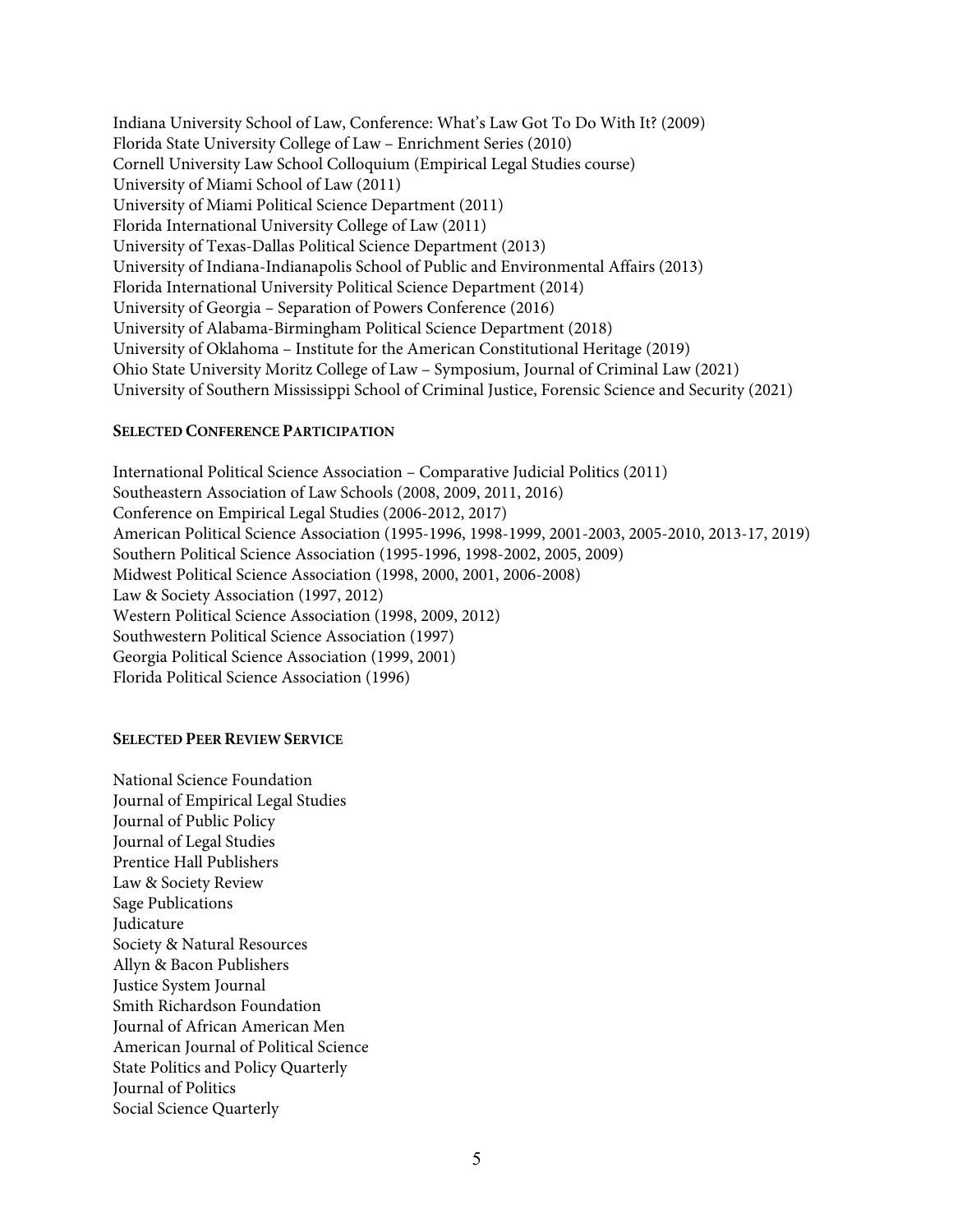Political Research Quarterly Criminal Justice Review American Politics Research Journal of Aging & Social Policy Presidential Studies Quarterly Encyclopedia of Social Measurement American Economic Review American Review of Politics American Political Science Review Social Problems Congress & the Presidency Publius: Journal of Federalism Journal of Law and Courts Legislative Studies Quarterly Politics & Policy Politics Polity Political Science Quarterly Society & Natural Resources Public Administration Review Politics, Groups and Identities Journal Law and Social Inquiry Review New England Journal of Political Science Perspectives on Politics

#### **SELECTED ACADEMIC SERVICE**

Section Head, Law & Courts - American Political Science Association Conference Chair, Edward C. Corwin Best Dissertation in Public Law Award Committee Herman C. Pritchett Best Book on Law & Courts Award Committee Best Conference paper on Law & Courts Award Committee Best Dissertation on State Politics and Policy Award Committee Chair, Recruitment Committee, Law & Courts Recruitment Committee, Law & Courts Recruitment Committee, American Politics Recruitment Committee, Lecturer position Faculty Executive Committee Promotion and Tenure Committee Graduate Studies Committee Philosophy, Politics, and Law Executive Committee Politics and Law Concentration Coordinator Criminal Justice Studies Executive Committee Parthemos Lecture Series Committee University Program Review Committee Post-Tenure Review Committee Psychological Services Protocols Committee Grade Appeals Committee Chair, Accelerated Masters Degree Exploration Committee Chair, Best Graduate Student Paper Committee – Law & Courts